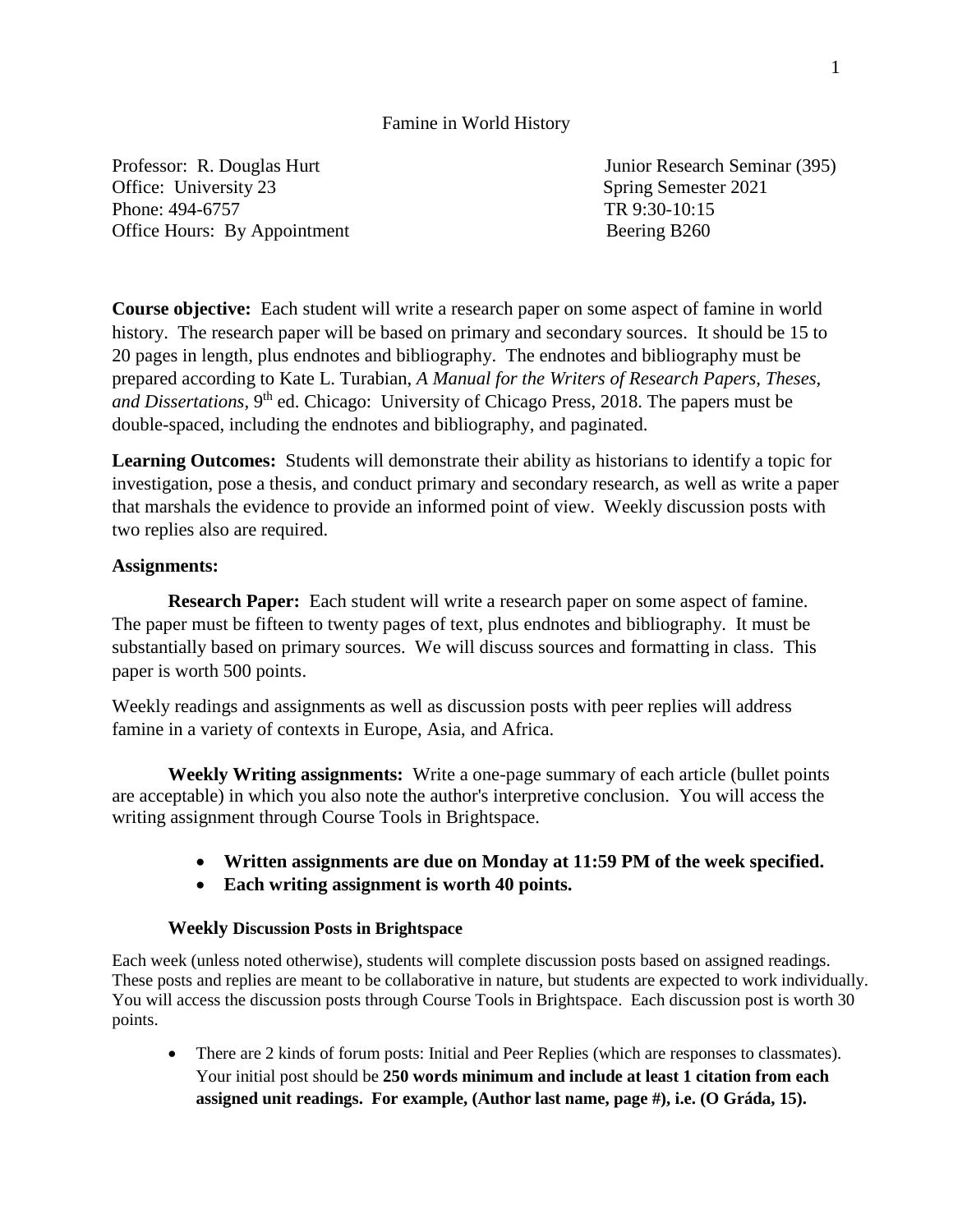- **Initial posts are due by Thurs., 11:59 PM, and 2 Peer Replies are due by Friday at 11:59 PM.**
- **Each discussion post with replies is worth 30 points.**
- **Please note that Brightspace only allows me to input 1 due date (Friday), but your initial posts are due on Thursday as indicated. All posts are date and time stamped**.
- **For our purposes, use this simplified format in your initial response: (Author, page number). Initial posts** *without* **a citation will not be graded.**
- How to approach these posts and readings? One of the most important skills needed in effectively reading and interpreting historical writings is the ability to identify the historian's thesis. Next, summarize the thesis from each reading. For each article create an initial post on the Discussion Board that summarizes the reading's leading argument (thesis), and cite each article at least once in making your case. Do this in one well-developed paragraph as your initial post. As we go along, an excellent initial post will even connect with prior readings.

### **Peer Replies**

- **Each student also will make replies to 2 classmates' posts. These replies are due by Friday, 11:59 PM, 100 words minimum each.** These peer replies should be thoughtful and constructive—and in relation to our topics (NOT as if you are grading them). Go beyond, "Hey, great post!" A strong reply will also include a reference to a reading, perhaps building on an idea raised in the peer's initial post.
- Guidance: Along with "What is the thesis?" Other questions that may help you process the reading include: What is significant about this reading? How did it help you understand the period under examination? What ideas are emphasized in this reading? How does the reading differ from other sources presented in the class? How is it similar? When was the piece published, and how might the argument differ had it been written at a different time?

Written assignments are due on Monday at 11:59 PM of the week specified.

Discussion posts are due on Thursday at 11:59 PM of the week specified.

Peer posts are due on Friday at 11:59 of the week specified.

## **Grades:**

Grades will be based on class participation, writing assignments, and discussion posts with peer replies as well as a research paper. The writing assignments are worth 40 points, and the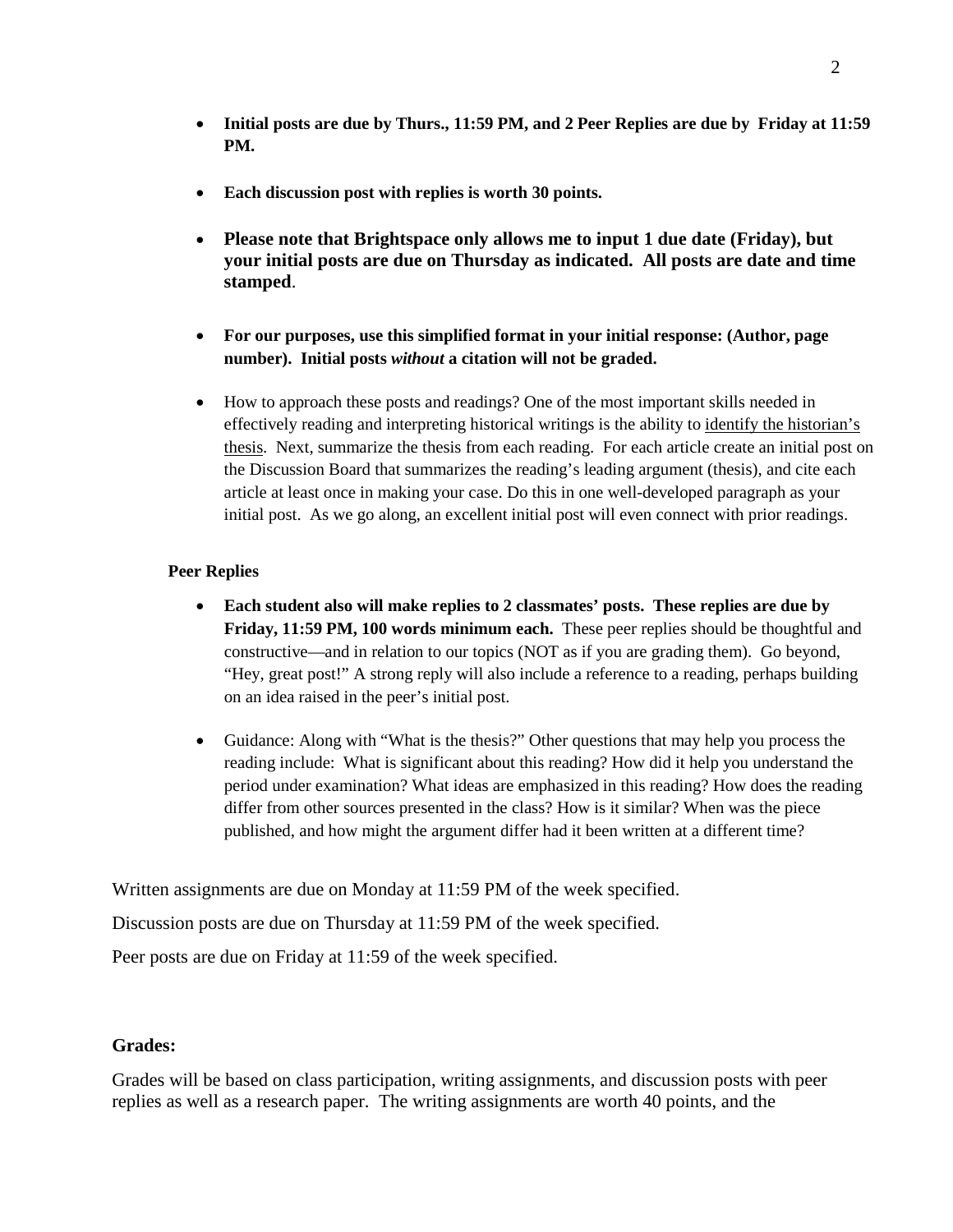discussion posts and replies are worth 30 points. The research paper is worth 500 points. The total points earned will determine your grade based on the scale of: 90 percent =  $A$ ; 80 percent = B; 70 percent = C; 60 percent = D. Plus and minus grades will be assigned.

A grade of incomplete (I) will be given only in unusual circumstances. To receive an "I" grade, a written request must be submitted prior to April 13 and approved by the instructor. The request must describe the circumstances, along with a proposed timeline for completing the course work. Submitting a request does not ensure that an incomplete grade will be granted. If granted, you will be required to fill out and sign an "Incomplete Contract" form that will be submitted with course grades. Any request made after the course is completed will not be considered for an incomplete grade.

**Course Structure:** This is a hybrid course with in-class and online formats. Ordinarily, but not always, we will meet in class one day a week, usually Tuesday. The second day usually, but not always, Thursday, will be dedicated to online discussion posts.

#### **Books: The following books are required:**

Ơ Gráda, Cormac. *Famine: A Short History*. Princeton: Princeton University Press, 2009.

Turabian, Kate L. *A Manual for Writers of Research Papers, Theses, and Dissertations*. 9<sup>th</sup> Ed. Chicago: University of Chicago Press, 2018.

**Week #1:** Introduction to Course and Library Research

**January 19**: Introduction

**January 21**: Professor Bert Chapman, History and Political Science Librarian, Purdue University

Reading: Ơ Gráda, *Famine*, Chs. 1-2

**Week #2:** Famine in Ireland

**January 26**: Famine in Ireland

Reading: O Gráda, *Famine*, Ch. 3

Shirley Leigh Smith, "The awkward years: defining and managing famines, 1944-1947," *History and Technology*, 31, no. 3 (2015): 206-19.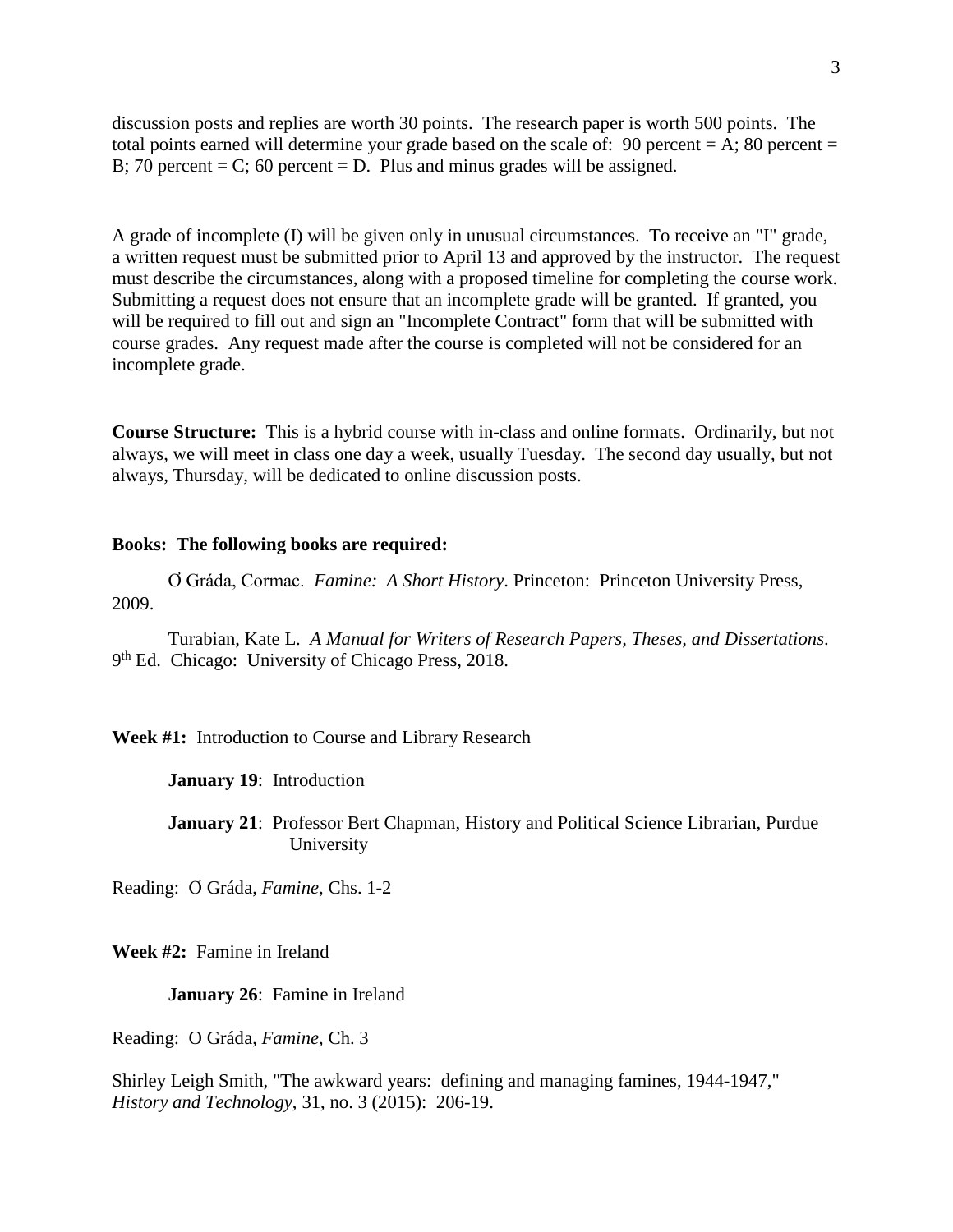Tauger, Mark B. "Entitlement, Shortage and the 1943 Bengal Famine: Another Look," *Journal of Peasant Studies*, 31 (October 2003): 45-72.

Amartya Sen, "Ingredients of Famine Analysis: Availability and Entitlements," *Quarterly Journal of Economics* 96 (August 1981): 433-64.

**January 28:** Famine in Ireland [Distance]

Reading: Ơ Gráda, *Famine*, Ch. 4

Joe Mokyr and Cormac Ơ Gráda, "What do people die of during famines: the Great Irish Famine in comparative perspective," *European Review of Economic History* 6 (December 2002): 339- 63.

Cormac Ơ Gráda and Kevin H. O'Rourke, "Migration as disaster relief: Lessons from the Great Irish Famine," *European Review of Economic History* 1 (April 1997): 3-25.

**Week #3:** Famine in China

**Written paper proposal due. Send it to me via email by Monday, February 1 at 12:00 PM. I will compile the proposals and share with the class via email prior to our class meeting on Tuesday, February 2. Be prepared to make an oral presentation of your project which you will address: 1) What you are going to do; 2) why you are going to do it; and, 3) How you are going to do it, that is, what primary and secondary sources will you rely on. This is a preliminary proposal. I expect the final paper to change so you should too. Remain flexible and go wherever the evidence takes you.**

**February 2**: Famine in China

Reading: Felix Wemheuer, "Dealing with Responsibility for the Great Leap Famine in the People's Republic of China," *China Quarterly* 201 (March 2010): 176-94.

Cormac Ơ Gráda, "The ripple that drowns? Twentieth-century Famines in China and India as Economic History," *Economic History Review* 61, S1 (2008): **5-20.**

**February 4:** Famine in China [Distance]

Reading: O Gráda, *Famine*, Ch. 5

Kathryn Jean Edgerton-Tarpley, "From 'Nourishing the People' to 'Sacrifice for the Nation': Changing Responses to Disaster in Late Imperial and Modern China," *Journal of Asian Studies* 73 (May 2014): 447-69.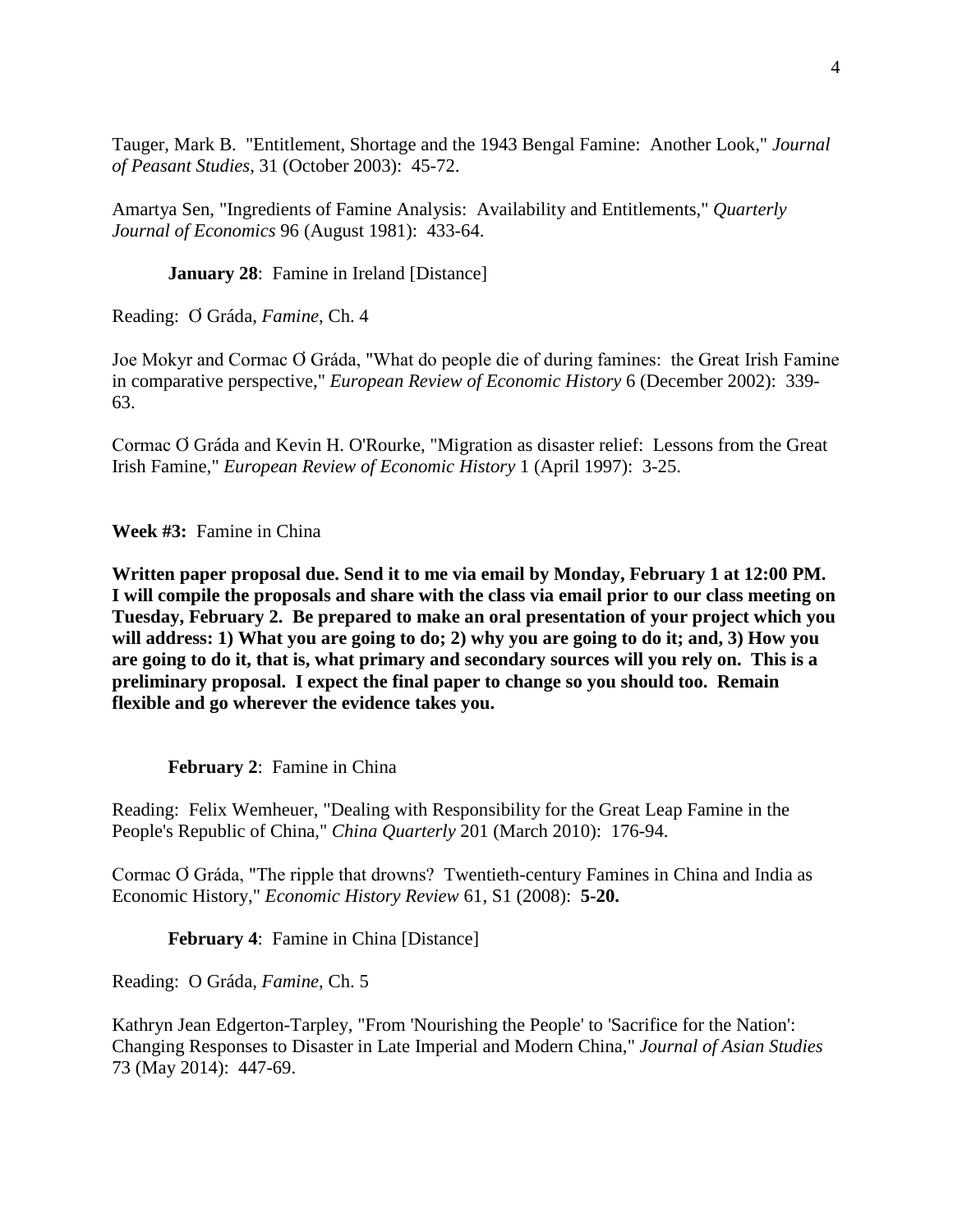**Week #4:** Famine in India

**February 9**: Famine in India

Reading: O Gráda, *Famine*, Ch. 6

Paul R. Greenough, "Indian Famines and Peasant Victims: The Case of the Bengal in 1943-44," *Modern Asian Studies* 14, no. 2 (1980): 205-35.

Lance Brennan, "Government Famine Relief in Bengal, 1943," *Journal of Asian Studies* 47 (August 1988): 542-67.

#### **February 11**: Famine in India [Distance]

Reading:

Cormac Ơ Gráda, "The ripple that drowns? Twentieth-century famines in China and India as economic history," *Economic History Review* 61, S1 (2008): **20-33.**

Bilramjit De, "Imperial Governance and the Challenges of War: Management of Food Supplies in Bengal, 1943-44," *Studies in History* 22, no. 1, new series (2006). **This is an online publication that does not have page numbers.**

**Week #5:** Famine in the Soviet Union

**February 16**: Famine in the Soviet Union

Reading: O Gráda, *Famine*, Ch. 7

Dana G. Dalrymple, "The Soviet Famine of 1932-1934," *Soviet Studies* 15 (January 1964): 250- 84.

Andrea Graziosi, "The Soviet 1931-1933 Famines and Ukrainian Holodomor: Is a New Interpretation Possible, and What Would Its Consequences Be?" *Harvard Ukrainian Studies* 27, no. 1-4 (2004-2005): 97-115.

**February 18**: Famine in the Soviet Union [Distance]

Reading:

Michael Ellman, "Stalin and the Soviet Famine of 1932-33 Revisited," *Europe-Asia Studies* 59 (June 2007): 663-93.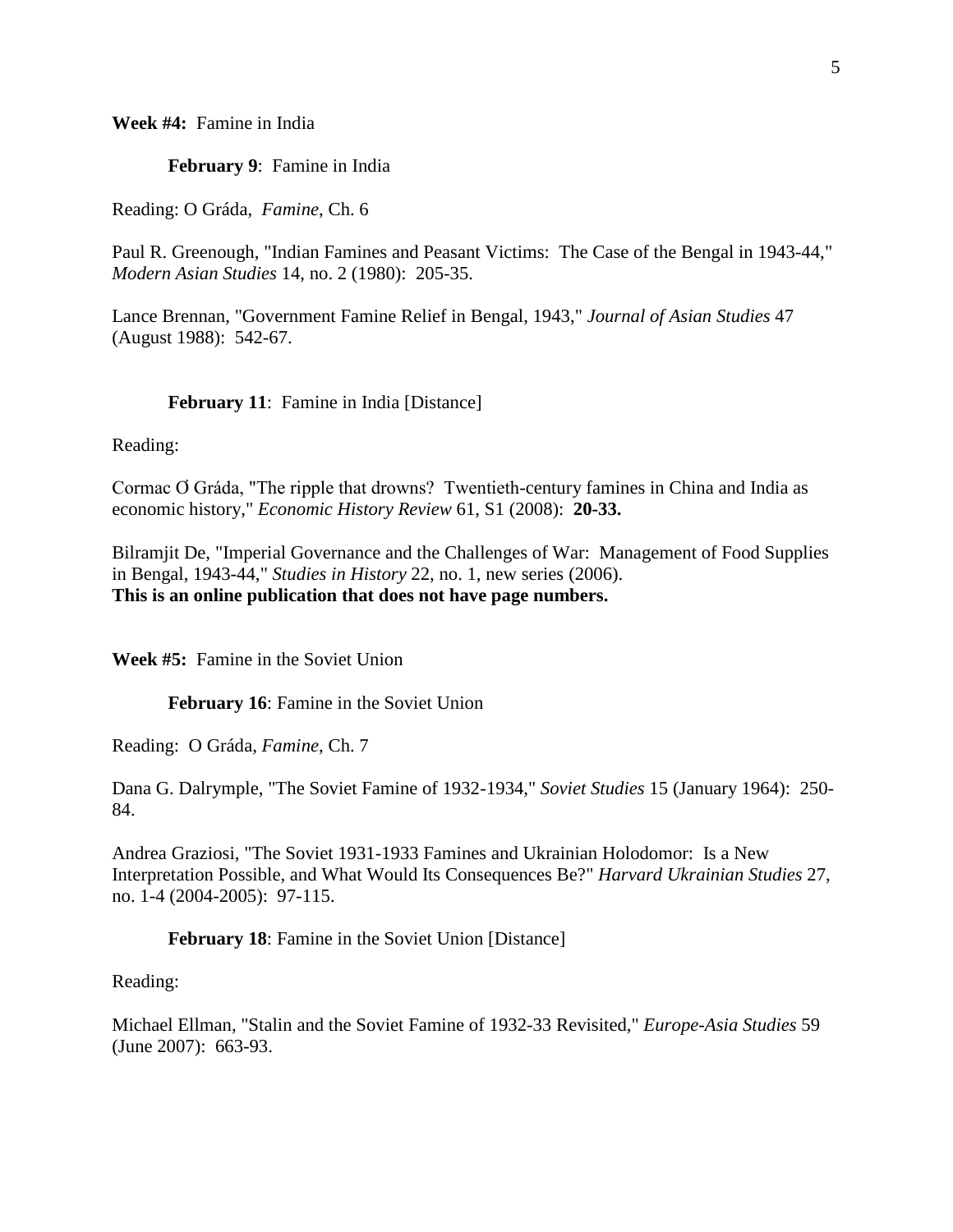Hiroaki Kuiromiya, "The Soviet Famine of 1932-1933 Reconsidered," *Europe-Asia Studies* 60 (June 2008): 663-75.

**Week # 6:** Africa

**February 23**: Famine in Ethiopia

Reading: O Gráda, *Famine*, Ch. 8

Edward Kissi, "Beneath International Famine Relief in Ethiopia, and the Debate over Relief Aid, Development Assistance, and Human Rights," *African Studies Review* 48 (September 2005): 11- 32.

Alexander Poster, "The Gentle War: Famine Relief, Politics, and Privatization in Ethiopia, 1983-1986," *Diplomatic History* 36 (April 2012): 399-25.

**February 25:** Famine in the Sahel [Distance]

John Grolle, "Historical case studies of famine and migrations in the West African Sahel and their possible relevance now and in the future," *Population and Environment* 37, no. 2 (2015): 181-206.

Haig, E. F. G., "Famine in the Sahel," *The Nigerian Field* 40, no. 1 (2019): 23-40).

**Week #7**: Famine in Vietnam and North Korea

**March 2**: Famine in Vietnam

## **Progress Reports**

Reading: O Gráda, Ch. 9

Gregg Huff, "Causes and Consequences of the Great Vietnam Famine," *Economic History Review* 72, no. 1 (2019): 286-16.

Bùi Minh Dũng, "Japan's Role in the Vietnamese Starvation of 1944-45," *Modern Asian Studies* 29 (July 1995): 573-618.

March 4: Famine in North Korea [Distance]

Reading:

Marcus Noland, Sherman Robinson, and Tao Wang, "Famine in North Korea: Causes and Cures," *Economic Development and Cultural Change* 49, no. 4 (2012): 741-67.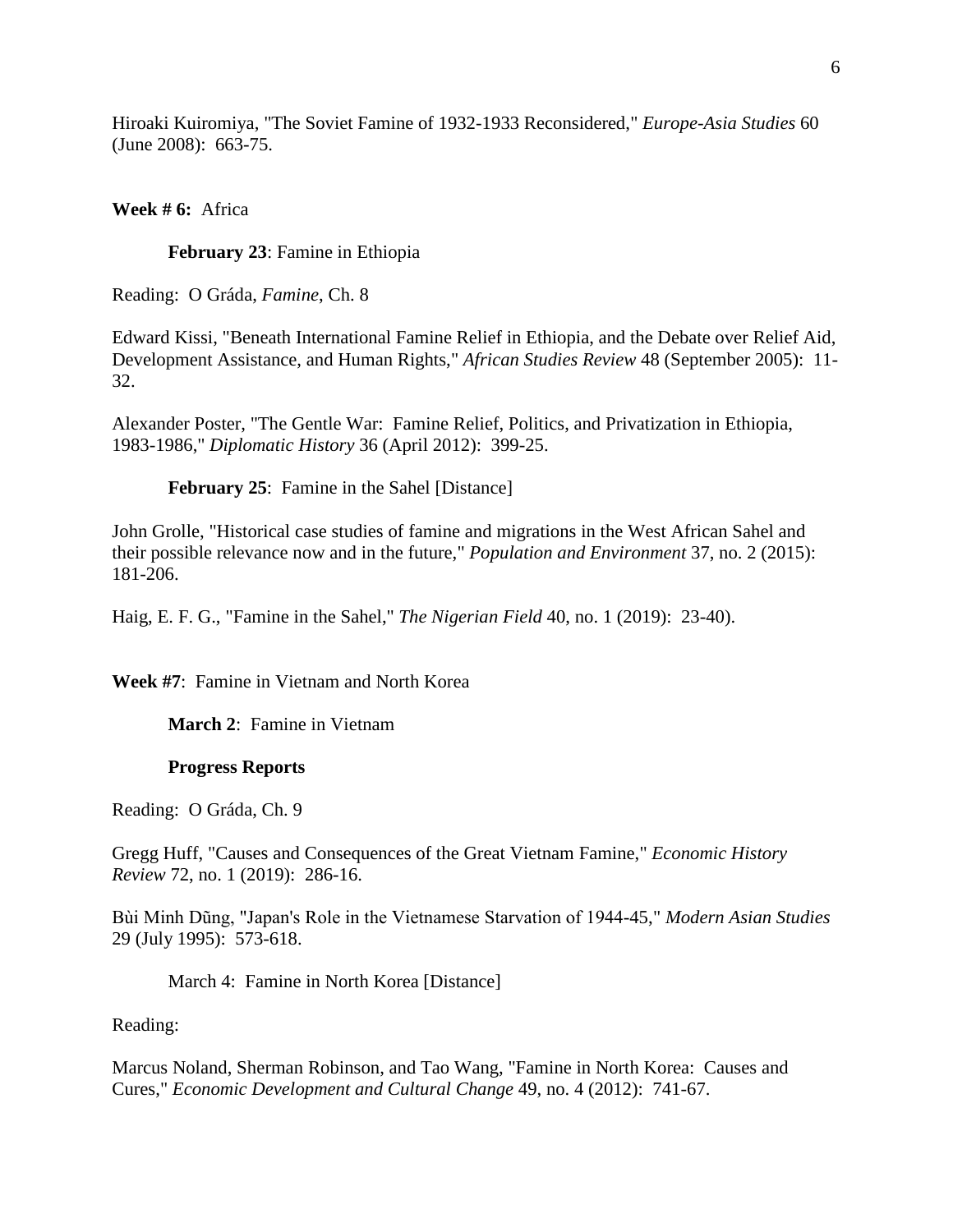Stephan Haggard and Marcus Noland, "Famine in North Korea Redux," *Journal of Asian Economics* 20 (2009): 384-85.

**Week #8:** Research Week

**Reading:** O Gráda, *Famine*, Ch. 9

**March 9: Class Research Discussion** 

**March 11**: Research Day

**Week #9:** Research Week

**March 16**: Research Day

**March 18**: Reading Day (University)

**Week #10:** Research Week

**March 23**: Research Day

**March 25**: Research Day

**Week #11:** Class Research Discussion

**March 30: Class Research Discussion** 

**April 1**: Class Research Discussion

**Week #12:** Progress Reports

April 6: **Progress Reports First day to reserve a date for your paper presentation.**

**April 8**: Progress Reports

**Week #13:** Research Week

**April 13**: Reading Day (University)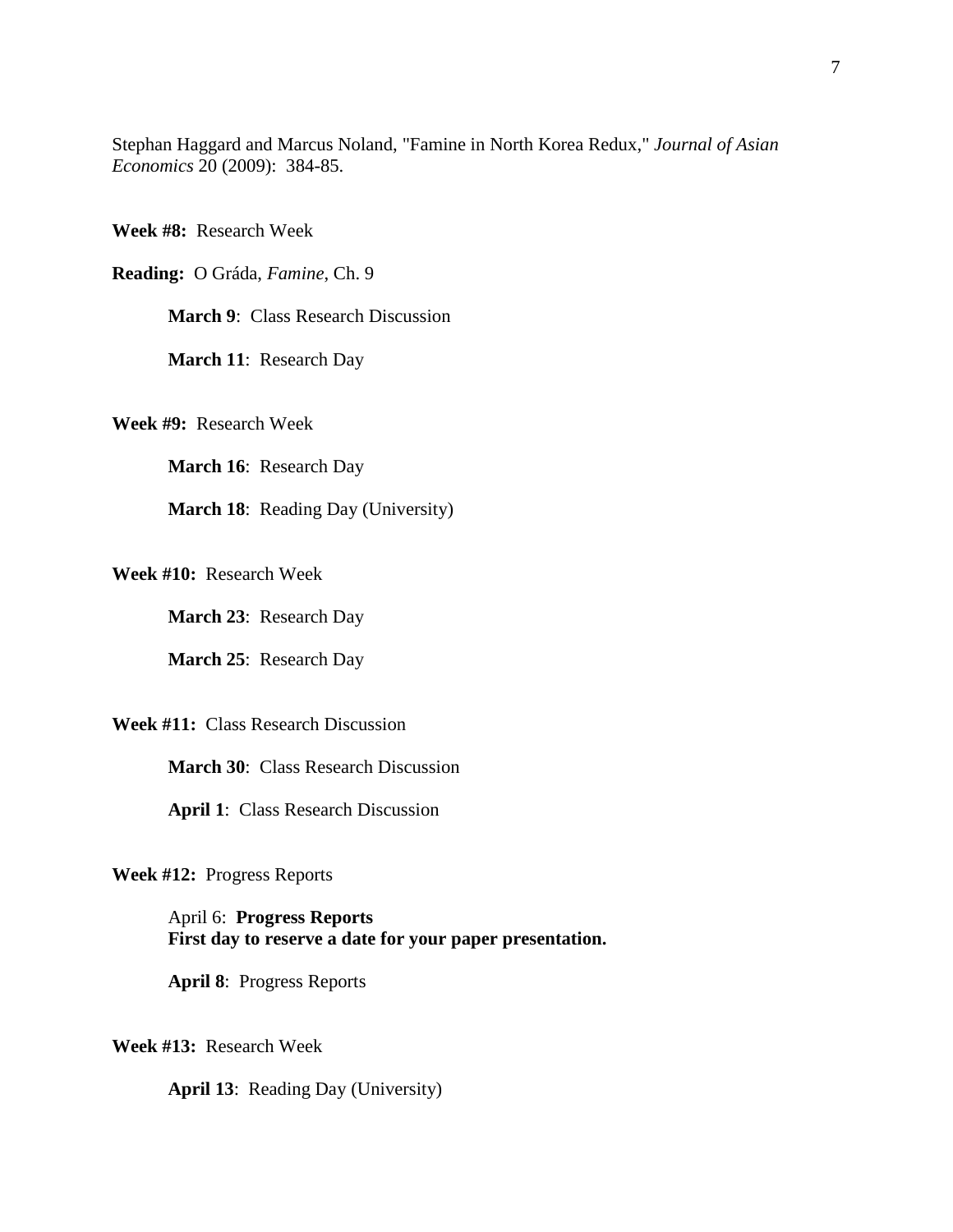**April 15**: Research Day

**Week #14:** Research Week

**April 20**: Reading Day (University)

**April 22**: Research Day

**Week #15:** Paper Presentations

**April 27**: Paper Presentations

**April 29**: Paper Presentations

**Papers Due via email attachment to me by 11:59 PM, Friday April 30.**

**Finals Week: May 4-8; NO EXAM**

**Plagiarism: Plagiarism means using the words and work of someone else as your own, that is, copying. This applies not only to books, articles and documents, but also to the papers written by classmates. It also means using the words of others, even paraphrased, or their ideas without attribution. The penalty for plagiarism is failure of the course. You can easily avoid plagiarism by putting things in your own words or quoting the material.** 

#### **Academic Integrity:**

Plagiarism means using the words and work of someone else as your own, that is, copying. This applies not only to books, articles and documents, but also to the papers written by classmates. It also means using the words of others, even paraphrased, without attribution. The penalty for plagiarism is failure of the assignment. Plagiarism can be easily avoided by putting things in your own words or quoting the material. Academic integrity is one of the highest values that Purdue University holds. Individuals are encouraged to alert university officials to potential breaches of this value by either emailing or by calling 765-494-8778. While information may be submitted anonymously, the more information that is submitted provides the greatest opportunity for the university to investigate the concern.

#### **Nondiscrimination Statement:**

Purdue University is committed to maintaining a community which recognizes and values the inherent worth and dignity of every person; fosters tolerance, sensitivity, understanding, and mutual respect among its members; and encourages each individual to strive to reach his or her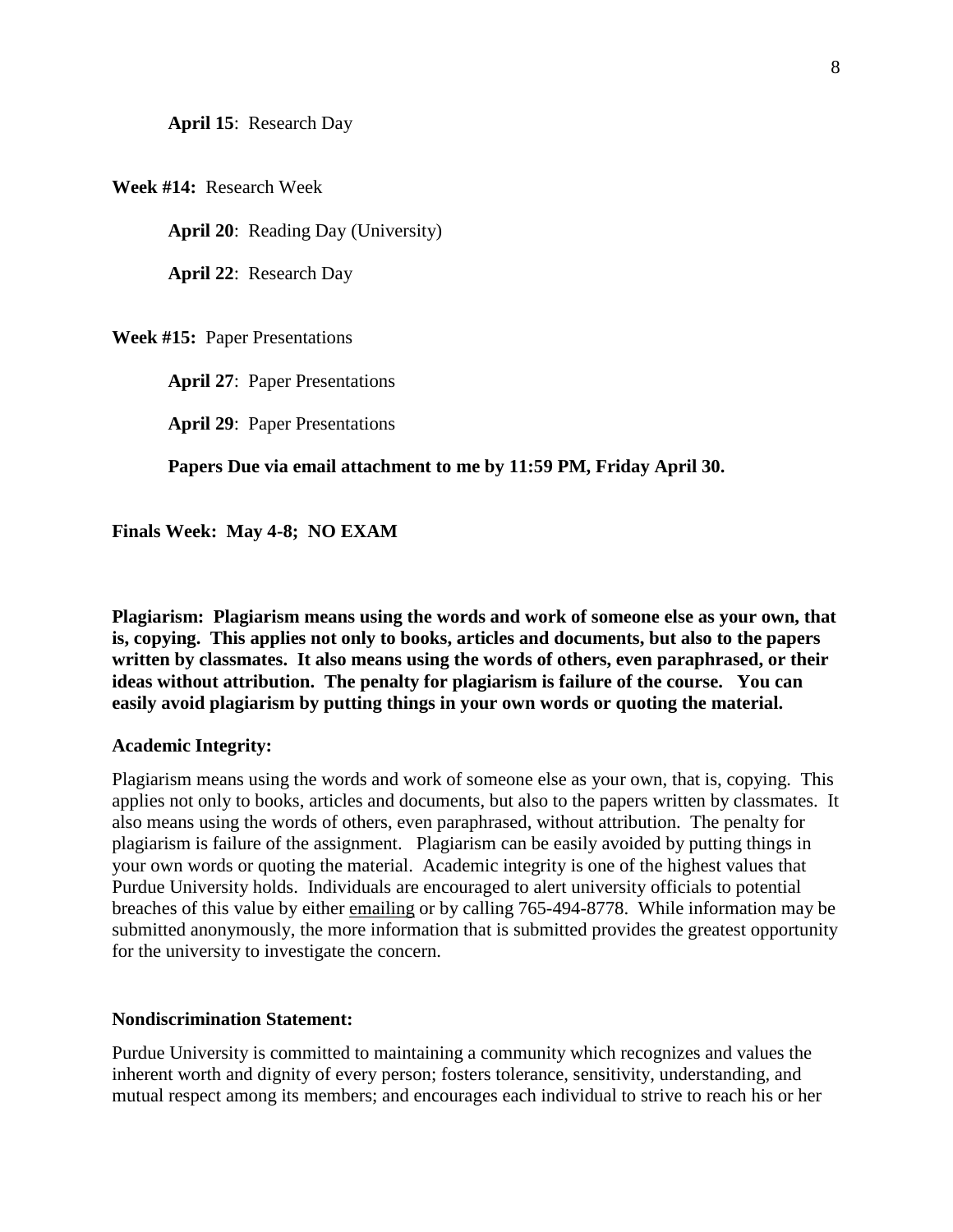own potential. In pursuit of its goal of academic excellence, the University seeks to develop and nurture diversity. The University believes that diversity among its many members strengthens the institution, stimulates creativity, promotes the exchange of ideas, and enriches campus life. See Purdue's nondiscrimination policy statement

# **Online Etiquette:**

Etiquette is expected in your communications through class discussion boards and peer postings.

# **Stick to the topic of discussion and its purpose**

- Where applicable, use the subject line to announce your topic.
- Get to the point. In other words, write with specificity and details.
- Do not post advertisements (called spamming) or chain letters to the class discussion.

# **Use courtesy and common sense in all electronic communications**

- Remember, our focus is *analysis* not *opinion*.
- Consider what you write, as it is a permanent record and can be retrieved easily.
- DO NOT CAPITALIZE ALL Letters. This is hard to read and it suggests shouting.
- Avoid sarcasm, as it is easily misunderstood.
- Avoid using vernacular and/or slang language. This could possible lead to misinterpretation.
- Avoid correcting others' grammar, punctuation and spelling unless it is necessary to clarify discussion. "Correcting" students is my job.
- Avoid flaming. A flame is an abusive, harassing or bigoted message that attacks an author of a message.
- Do not use offensive language.
- Keep and "open-mind" and be willing to express even your minority opinion.
- Think and edit before you push the "Send" button.

# **Check posting guidelines**

- Know the difference between an initial post (your response to a thread question) and peer replies (your comments on others' initial posts).
- Make sure your post is substantive; simply replying "I agree" will not be considered a strong contribution to the discussion.
- Check discussions frequently and respond on subject.
- Cite all quotes, references and sources. Review instructions for each online assignment about citing. KSU has an anti-plagiarism policy, and we follow it here. Cite your sources and do your own work.

## **Students with Disabilities:**

Purdue strives to make learning experiences as accessible as possible. If you anticipate or experience physical or academic barriers based on a disability, you are welcome to let me know so that we can discuss options. You are also encouraged to contact the Disability Resource Center at **[drc@purdue.edu](mailto:drc@purdue.edu)** or by phone: 765-494-1247.

**Mental Health Statement:**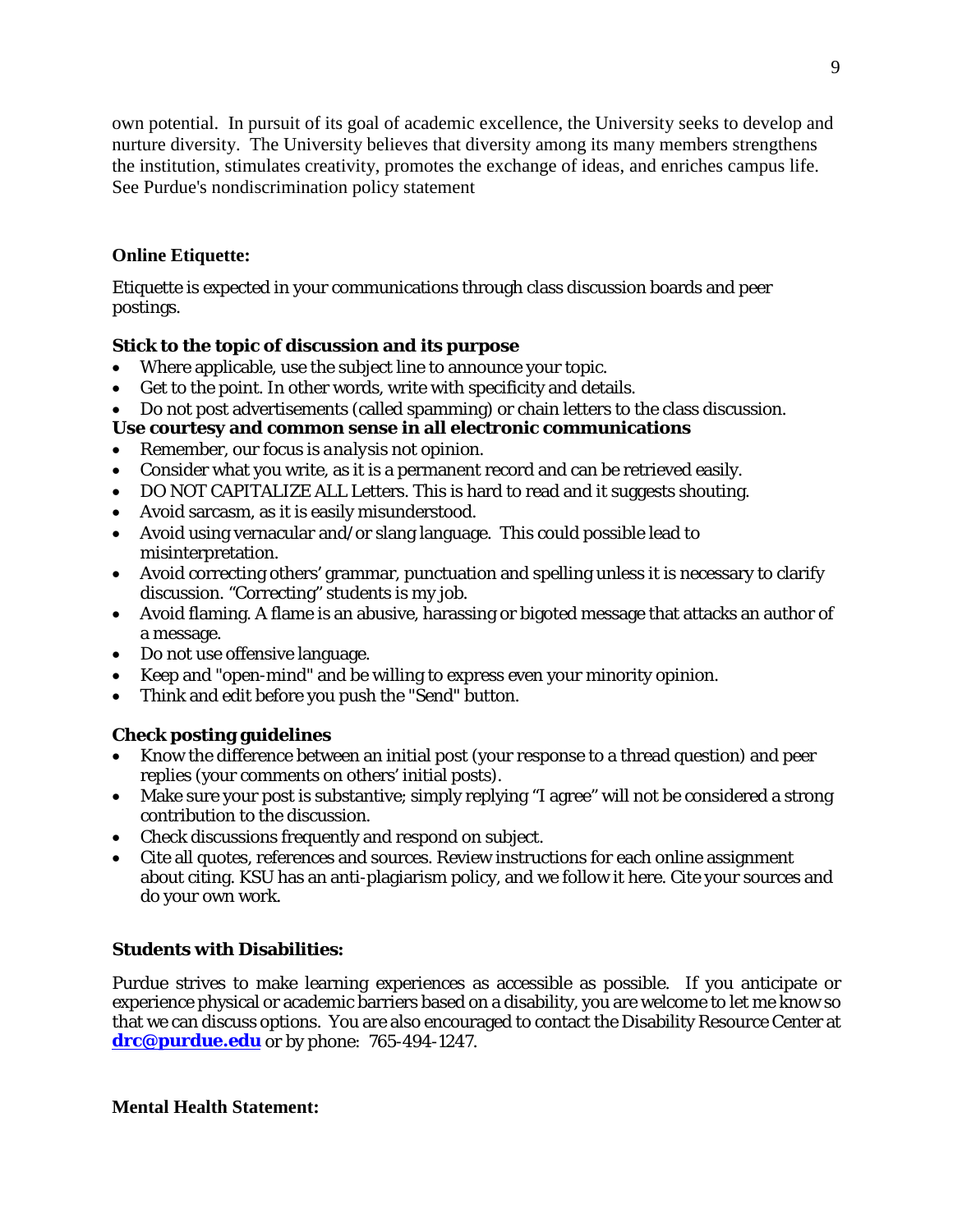- **If you find yourself beginning to feel some stress, anxiety and/or feeling slightly overwhelmed, try WellTrack***.* Sign in and find information and tools at your fingertips, available at any time.
- **If you need support and information about options and resources,** please see the Office of the Dean of Students for drop-in hours (M-F 8 am-5 pm).
- **If you are struggling and need mental health services:** Purdue University is committed to advancing the mental health and well-being of its students. If you or someone you know is feeling overwhelmed, depressed, and/or in need of mental health support, services are available. For help, such individual should contact Counseling and Physiological Services (CAPS) at 765-494-6695 during and after hours, on weekends and holidays, or by going to the CAPS office on the second floor of the Purdue University Health Center (PUSH) during business hours.

### **Student Behavior Policy:**

Purdue University is committed to providing a safe and secure campus environment for members of the university community. Purdue strives to create an educational environment for students and a work environment for employees that promote education and career goals. Violent Behavior impedes such goals. Therefore, Violent Behavior is prohibited in or on any University facility or while participating in any university activity.

# Academic Guidance in the Event a Student is Quarantined/Isolated

If you become quarantined or isolated at any point in time during the semester, in addition to support from the Protect Purdue Health Center, you will also have access to an Academic Case Manager who can provide you academic support during this time. Your Academic Case Manager can be reached at [acmq@purdue.edu](mailto:acmq@purdue.edu) and will provide you with general guidelines/resources around communicating with your instructors, be available for academic support, and offer suggestions for how to be successful when learning remotely. Importantly, if you find yourself too sick to progress in the course, notify your academic case manager and notify me via email or Brightspace. We will make arrangements based on your particular situation. The Office of the Dean of Students (odos@purdue.edu) is also available to support you should this situation occur.

# Attendance Policy during COVID-19

Students should stay home and contact the Protect Purdue Health Center (496-INFO) if they feel ill, have any symptoms associated with COVID-19, or suspect they have been exposed to the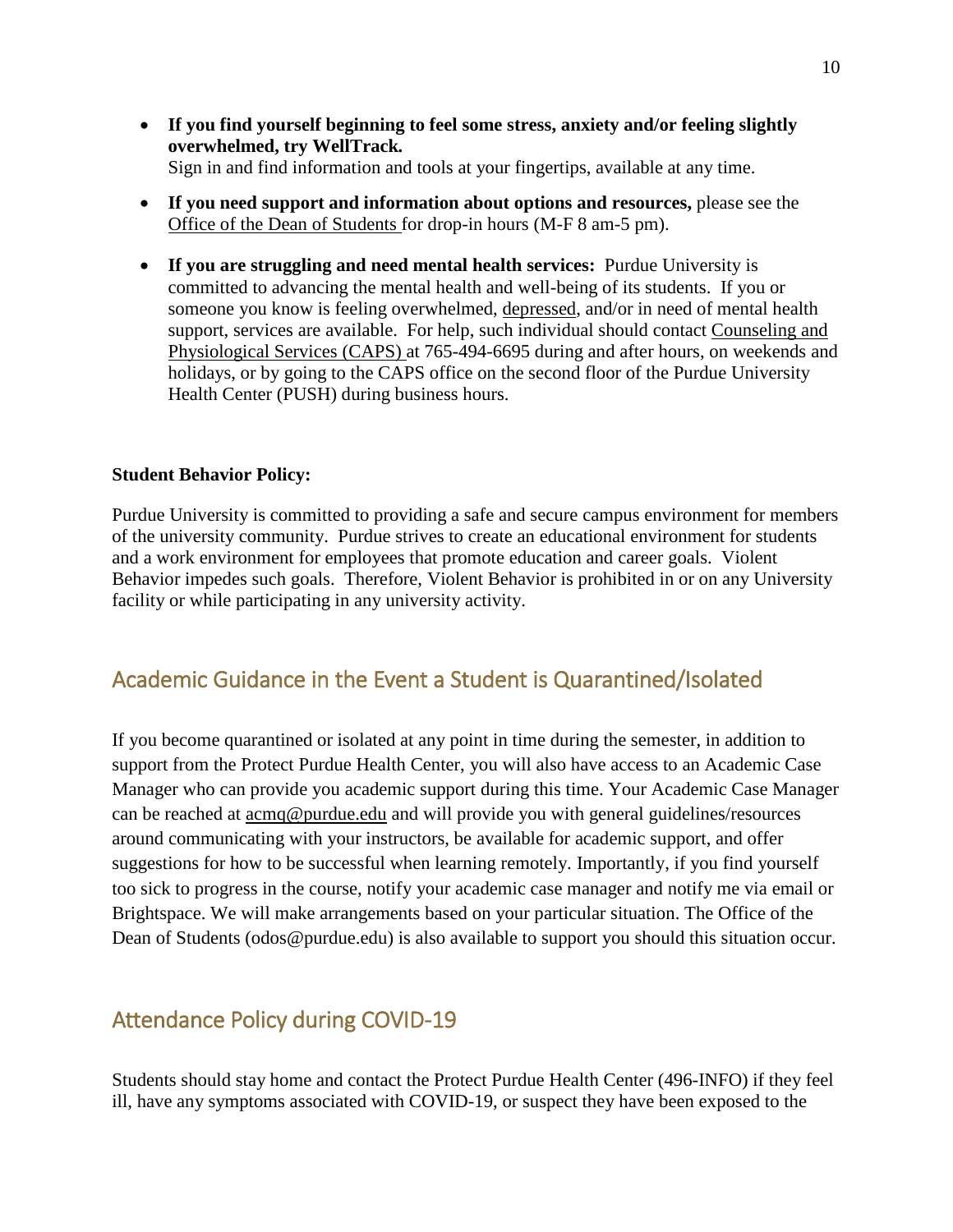virus*.* In the current context of COVID-19, in-person attendance will not be a factor in the final grades, but the student still needs to inform the instructor of any conflict that can be anticipated and will affect the submission of an assignment or the ability to take an exam. Only the instructor can excuse a student from a course requirement or responsibility. When conflicts can be anticipated, such as for many University-sponsored activities and religious observations, the student should inform the instructor of the situation as far in advance as possible. For unanticipated or emergency conflict, when advance notification to an instructor is not possible, the student should contact the instructor as soon as possible by email, through Brightspace, or by phone. When the student is unable to make direct contact with the instructor and is unable to leave word with the instructor's department because of circumstances beyond the student's control, and in cases of bereavement, quarantine, or isolation, the student or the student's representative should contact the Office of the Dean of Students via [email](mailto:odos@purdue.edu%20?subject=Student%20Bereavement%20Needs) or phone at 765-494- 1747. Our course Brightspace includes a link on Attendance and Grief Absence policies under the University Policies menu.

# Classroom Guidance Regarding Protect Purdue

The [Protect Purdue Plan,](https://protect.purdue.edu/plan/) which includes the [Protect Purdue Pledge,](https://protect.purdue.edu/pledge/?_ga=2.210401429.1213937682.1590527202-1814553957.1589408073) is campus policy and as such all members of the Purdue community must comply with the required health and safety guidelines. Required behaviors in this class include: staying home and contacting the Protect Purdue Health Center (496-INFO) if you feel ill or know you have been exposed to the virus, wearing a mask [in classrooms and campus building,](https://protect.purdue.edu/updates/face-covering-protocols/) at all times (e.g., no eating/drinking in the classroom), disinfecting desk/workspace prior to and after use, maintaining proper social distancing with peers and instructors (including when entering/exiting classrooms), refraining from moving furniture, avoiding shared use of personal items, maintaining robust hygiene (e.g., handwashing, disposal of tissues) prior to, during and after class, and following all safety directions from the instructor.

Students who are not engaging in these behaviors (e.g., wearing a mask) will be offered the opportunity to comply. If non-compliance continues, possible results include instructors asking the student to leave class and instructors dismissing the whole class. Students who do not comply with the required health behaviors are violating the University Code of Conduct and will be reported to the Dean of Students Office with sanctions ranging from educational requirements to dismissal from the university.

Any student who has substantial reason to believe that another person in a campus room (e.g., classroom) is threatening the safety of others by not complying (e.g., not wearing a mask) may